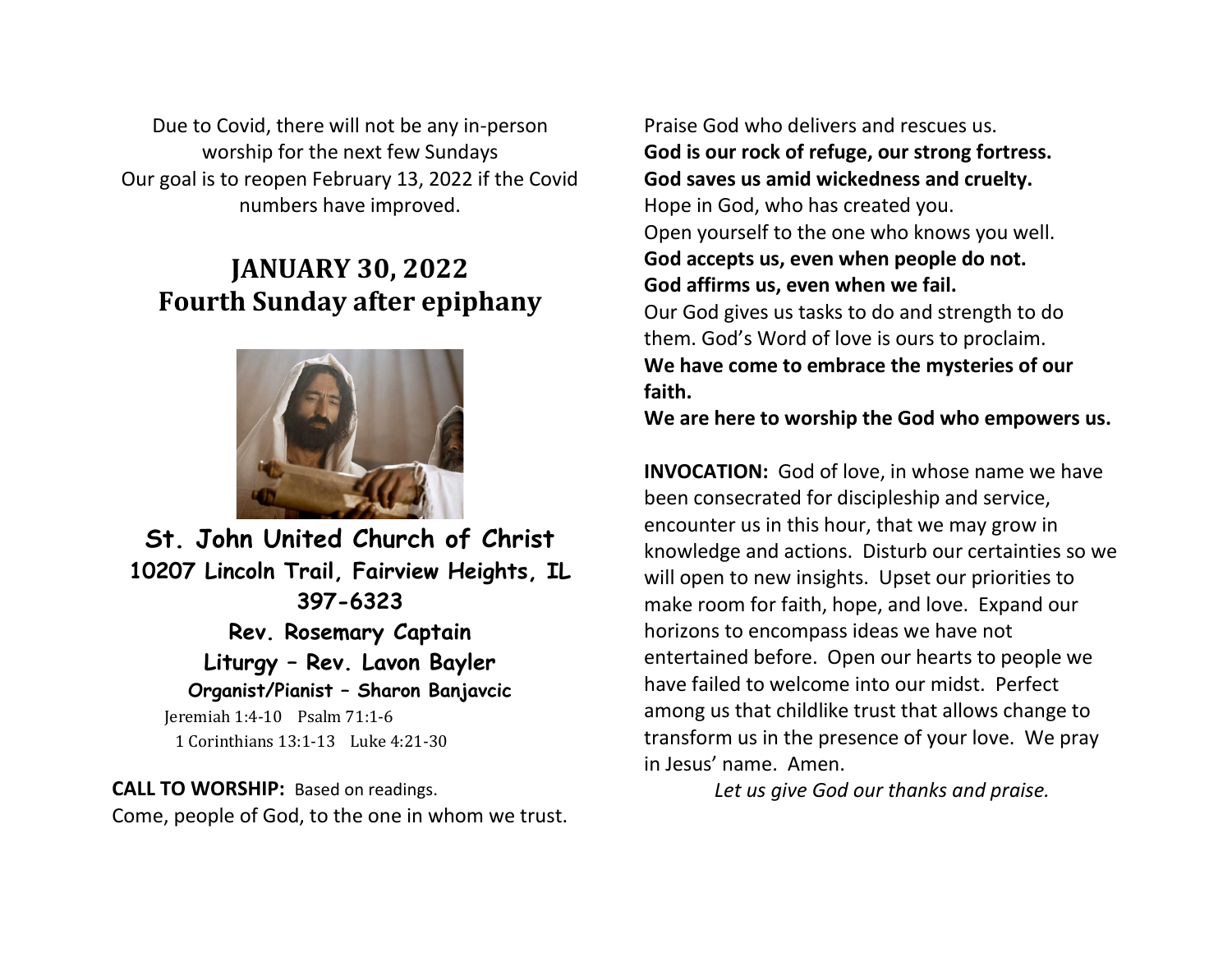**GLORIA PATRI: Glory to the Creator, the Christ, the Holy Spirit, Three- in-One; as it was in the beginning, is now, and ever shall be, world without end. Amen. Amen.**

#### **SCRIPTURE AND MESSAGE:**

Today I'm going to do things a little differently. To better understand our scripture text and message, I will do them together and comment as we go.

## **GOSPEL LESSON: Luke 4:14-30 MESSAGE: "The Tale of Two Responses – Part 2"**

Let's review where we have been through the lectionary on our journey to walk with Jesus through the Gospel of Luke: the birth, the shepherds, the wisemen. We met John the Baptist and we witnesses the baptism of Jesus and we heard the voice of God. Jesus' ministry began with the wedding at Cana, although that story was actually in the Gospel of John.

 Jesus began his ministry in Galilee. Galilee was an area in the north of Palestine about 50 miles by 25 miles. The name itself means a circle and comes from the Hebrew word *Galil,* because it was encircled by non-Jewish nations.

The area was densely populated with 204 villages or towns, none with a population less than 15,000.

 Jesus began in the synagogue which was the real center of religious life in Palestine. The synagogue service consisted of three parts; prayer, the reading of scripture, and the teaching part. In the synagogue there was no professional ministry nor any one person to give the address; the synagogue assistant would invite any distinguished person present to speak, and discussion and talk would follow. When reading the scroll, the person stood. When teaching, the person sat. According to verses Luke 4:14-15, Jesus was well received when he taught in the synagogues in Galilee. **This was response #1.** When Jesus spoke, the people listened. They were impressed by his knowledge and his interpretations of the Torah.

 And then Jesus went home to Nazareth, where he had been raised. **Luke 4:16-21.** Jesus attended service in the synagogue and read from the scroll of Isaiah. (verses 18-19) "The Spirit of the Lord is upon me; because the Lord has anointed me. He has sent me to preach good news to the poor; to proclaim release to the prisoners and recovery of sight to the blind, to liberate the oppressed, and to proclaim the year of the Lord's favor."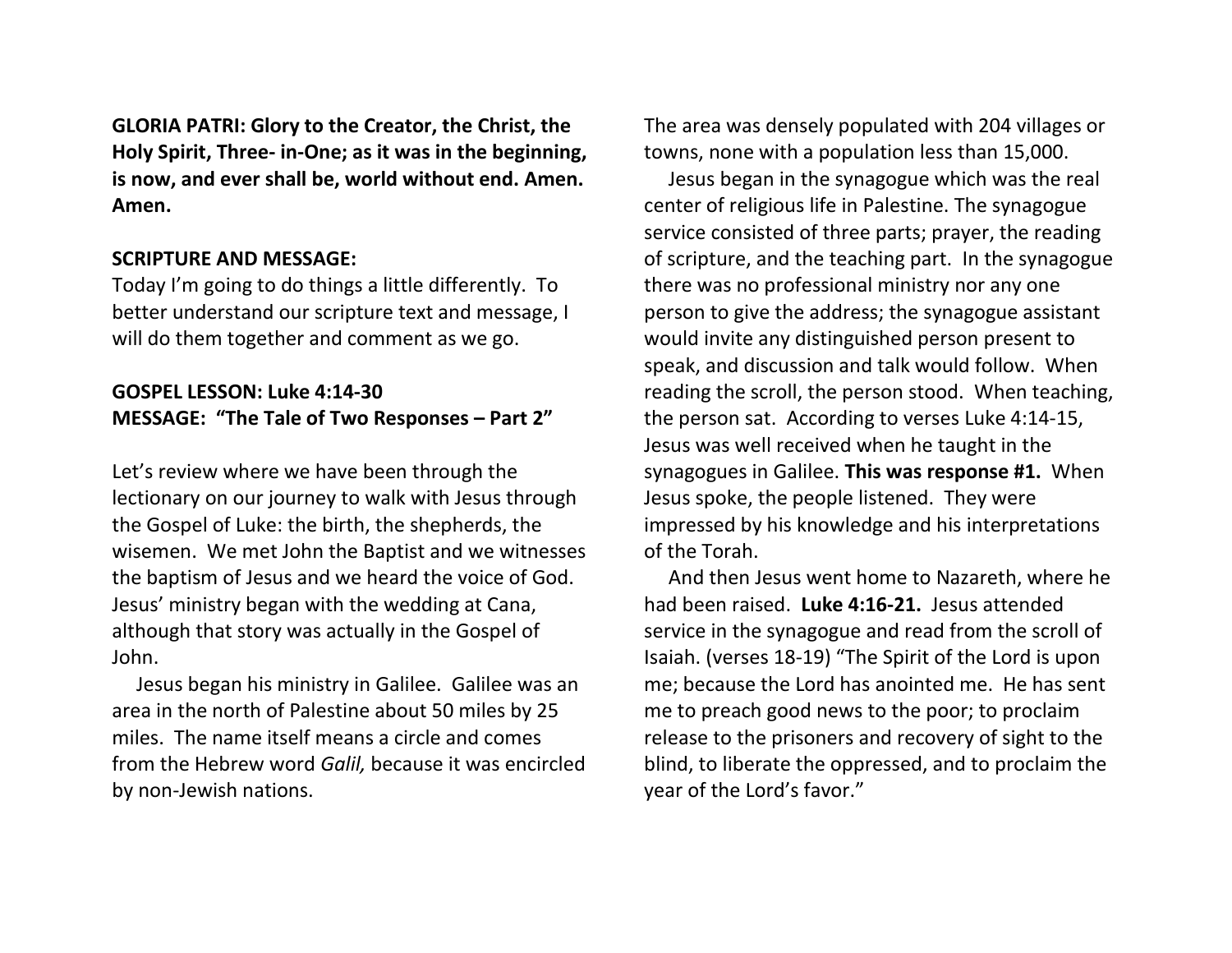(verses  $20 - 21$ ) Jesus gave the scroll back to the synagogue assistant and sat down, which means Jesus was ready for discussion on the text. Every eye in the synagogue was fixed on him. He began to explain to them,

 "Today, this scripture has been fulfilled just as you heard it**." (***A rather bold statement, don't you think? Yet the gracious words of Jesus impressed those in attendance. So far, so good. Then Jesus continued. Verses 23-24.)*

 "Undoubtedly, you will quote this saying to me: Doctor, heal yourself. Do here in your hometown what we've heard you did in Capernaum. I assure you that no prophet is welcome in the prophet's hometown." *(It sounds to me like Jesus is going to lay some truth on them; truth they do not want to hear.)*

 **(***I did not understand the truths Jesus says next in verses 25–27. The events he describes happened hundreds of years before his birth, but all Jewish people knew these stories. However, we don't "get it". What does Jesus remind them of that makes the people want to throw Jesus off a cliff? First they loved him [Response #1] and now they want to kill him [Response #2]. What does Jesus say that could cause such a dramatic shift? Let's see if we can figure it out.)*

 Verses 25-27, Jesus continues, "And I can assure you that there were many widows in Israel during Elijah's time, when it didn't rain for three and half years and there was a great food shortage in the land. Yet Elijah was sent to none of them but only to a widow in the city of Zarephath in the region of Sidon. There were also many persons with skin diseases in Israel during the time of the prophet Elisha, but none of them were cleansed. Instead, Naaman the Syrian was cleansed."

 *(I don't know about you, but I still didn't understand why those words angered the listeners so much. Do you? Let's go to my present favorite Bible scholar, William Barclay, to help us understand.* 

He writes*,* "What angered the people was the apparent compliment that Jesus paid to Gentiles. *(All the people Jesus mentioned were Gentiles being helped by Jewish prophets.)* "The Jews were so sure that they were God's people that they tended to look down on all others. Some believed that 'God had created the Gentiles to be fuel for the fires of hell.' And here was this young Jesus, in his hometown and well known, preaching as if the Gentiles were specially favored by God. It was beginning to dawn upon the listeners that there were things in the new message the like of which they had never dreamed."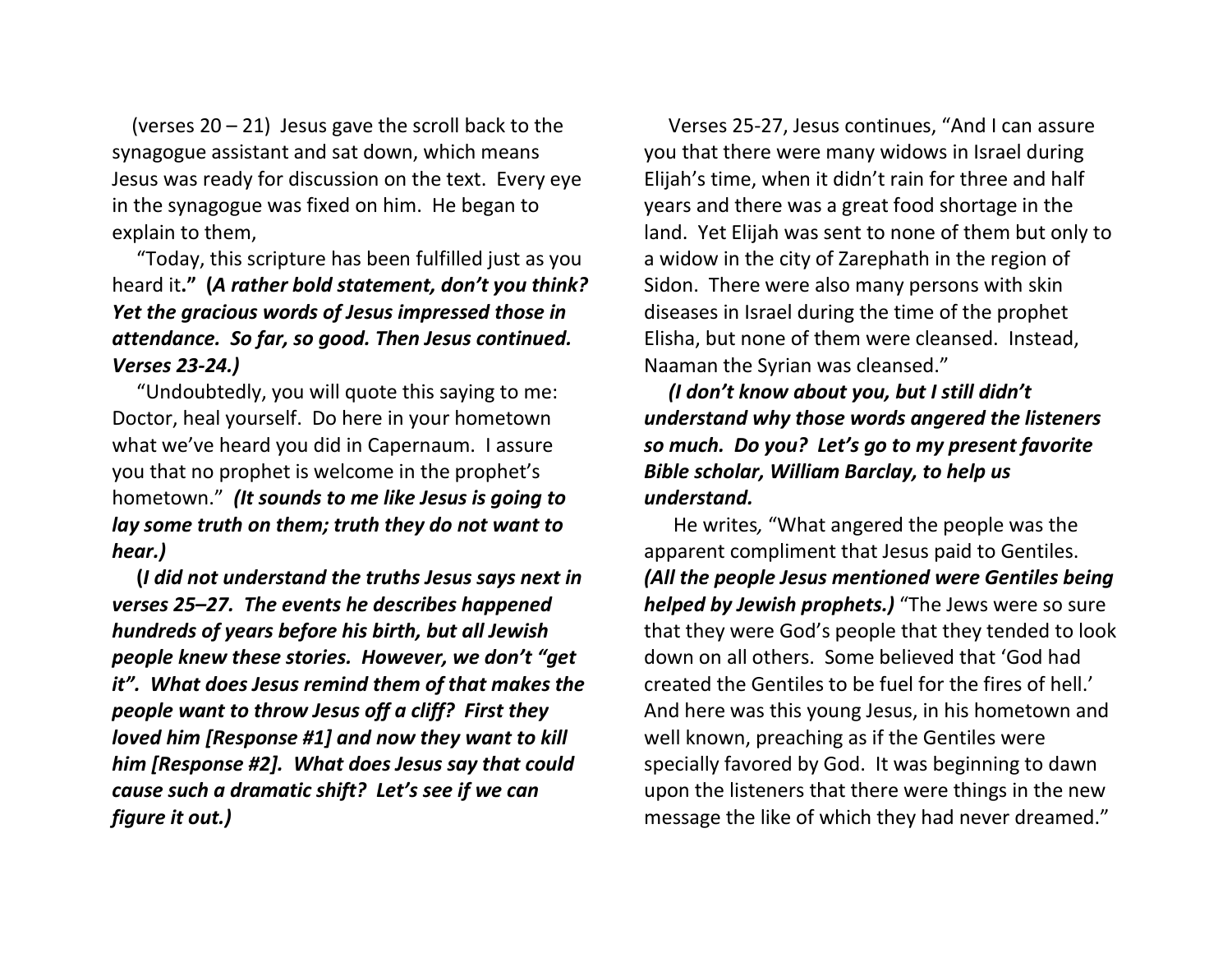*(So, what do we think about this truth that Jesus pointed out to them? Once I understood what Jesus said, I couldn't help but think about our world today. What images come to your mind?*

The editor/publisher of "Christian Century" magazine, Peter W. Marty, wrote an article for the January 26 issue called "White Fear". "I'm troubled by the sharp rise of White grievance and resentment in America." Marty pointed out that many people are worried that America is losing its whiteness." Tony Morrison once referred to as "the horror of lost status." As immigrant and ethnic minority populations grow and White communities gradually lose their numerical advantage, a sense of White dominance begins to disappear.

Just as the Jews felt they were the favored race, we can see many examples of this in our world today. According to Peter Marty, "it's no easy task to propose a change of mind to aggrieved White folks. What seems to me (Marty) like obvious Christian impulses for inspiring a more gracious embrace of human diversity end up having little impact on resentment-filled White people – many of whom consider themselves thoroughly Christian. . . . we might call it a distorted worldview."

 *(I believe you and I are being challenged to change our world view of all peoples, cultures, history, and religions. As written by author Barbara Brown Taylor in her book "Holy Envy: Finding God in the Faith of Others" she states that "no one has custody of God." God belongs to everyone, whether we like it or not. God shares we all of us and we should do the same.)* Amen.

**PASTORAL PRAYER:** Beginning with a time for silent personal prayer.

Creator of all of us, you teach us to love others, but we seem to have a problem considering everyone who doesn't look like us as "other". Everyone wants to feel that they are "special" in God's eyes and we are because God cares for everybody, not just some, not just a few, but all of God's creations, which includes everyone and everybody. We don't know how, but we're not God. Have mercy on us.

 When we exclude others, we miss the wonderful opportunity to learn more, care more, and love more.

 Today we pray for everyone, friends we have and friends we haven't met yet. We pray for all those on our prayer list and we pray for ourselves who are craving to be closer to God in every way we can.